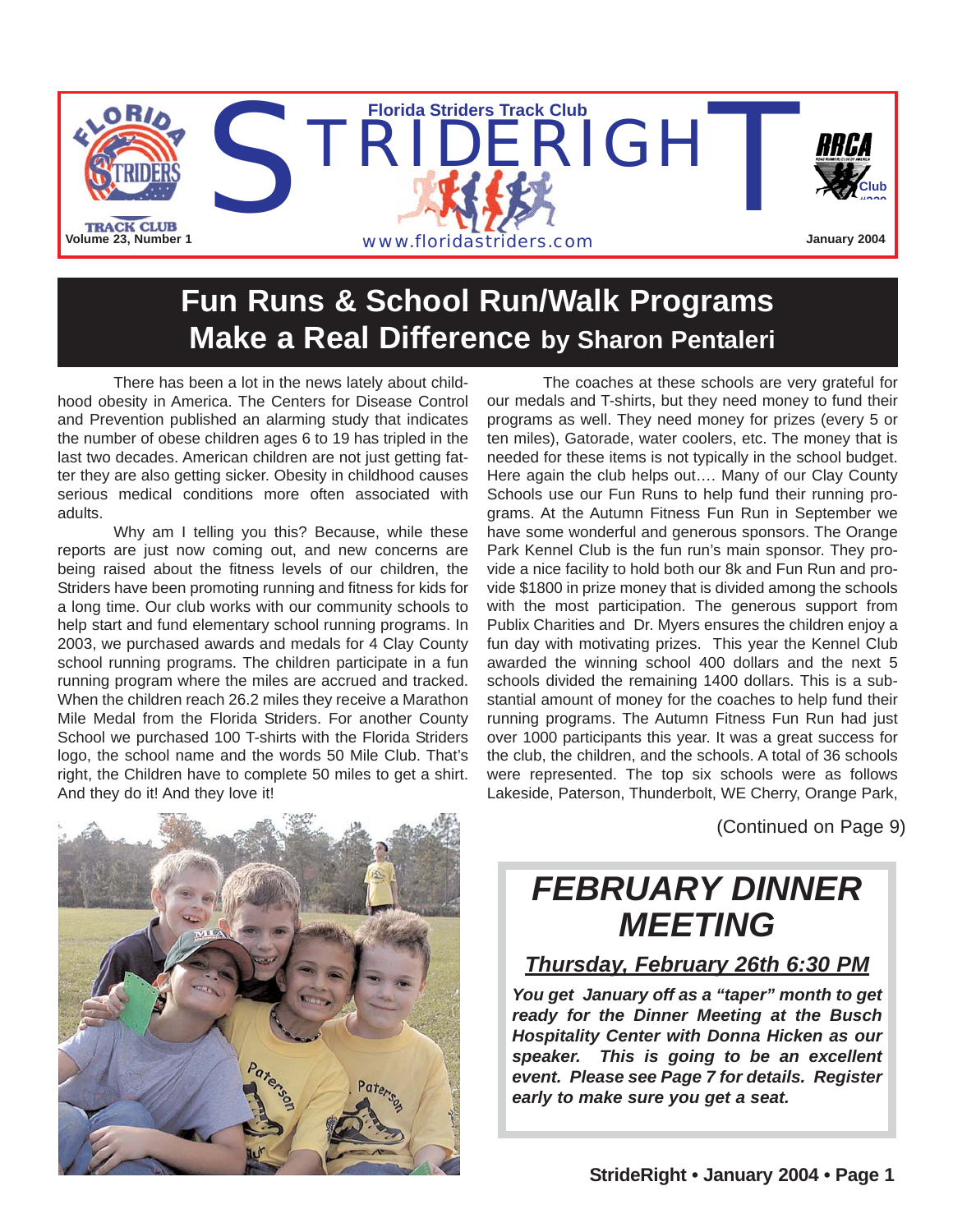## Prez Sez

#### By Hardie Alexander



Hi everyone. By the time most of you read this, another holiday season will have

just about passed. We can all give a sigh of relief and take a deep breath. Hopefully everyone is having a wonderful holiday season and has been able to spend a lot of time with your friends and family. Let's not lose sight of the fact that that is what the holidays are all about.

Now is a great time to reflect upon your 2003 accomplishments and put plans in place to achieve your 2004 goals. If you have a plan, and work your plan, you will be amazed at how much you can accomplish. Have you written out your New Year's resolutions? Do your goals represent a good balance of family, professional, and recreational activities? Make sure your priorities are in order, and your goals are obtainable. Pie in the sky goals will only leave you frustrated.

Along the lines of reflection, I would like to take this time to congratulate everyone on a fantastic year. We accomplished our #1 goal of encouraging and improving running in our communities. Our club had four very successful races that were done with a lot of class and extremely well received by all those who participated. With the success of our races, and the generosity of our sponsors, we were able to give back to our schools to help promote the future of running and good health.

Again, we gave two scholarships to very deserving students. We continued to support the school's running programs, both financially, and more importantly, with our time. Of equal importance, there has been a lot of effort put into gaining sponsorship monies that will make 2004 an even more successful year. Without all of your help these successes would not be possible. Thanks to everyone for a fantastic 2003 and a future that keeps looking brighter and brighter.

Have a great 2004 everyone.

### **Board of Directors' Minutes, 12/9/03**

Hardie Alexander called the meeting to order at 7:10 PM. Directors absent: D. Weaver, D. Cahill, J. Nolan, B. Dunn, R. Glenn, S. Pentaleri, S. Bruce, S.H. Choi. Also in attendance were Matt Ross and Rebecca Brown. The previous meeting minutes were approved as written.

**Treasurer's report:** The December treasurer's report was distributed and filed as written. Vanessa B. noted that our 1 year CD matures in January. The board decided to leave it as is, and Steve B. should verify that the rollover is automatic. Warner M. volunteered to help Steve explore any advantages of investing in a 2 year CD.

#### **Race committee update:**

Run to the Sun – Matt Ross and Rebecca Brown distributed a request to deviate from the standard award structure and expand the awards to the top 6 in each group. The top 3 would receive traditional awards and 4th through 6th would receive a small medal. In addition there will be an additional category for overall male and female over 60. The board approved the requests and gave them discretion to choose the age group awards for 1st – 3rd places. Centex Homes will be a new \$1500 sponsor for the Fun Run.

Memorial Day – John P. has secured a \$500 sponsor and is working on more. The work on the race logo/design will begin in January. Lil is also working on sponsorship.

Autumn Fitness – Nothing new to report.

Hog Jog – Steve has agreed to be race director next year. In his absence, Bob B. distributed a summary of the final financial results. The final race profit was \$1323.

**Website:** Bob B. would like to post

some pictures that Vanessa took when they visited Paterson Elementary to see their running program. They were very impressed by the enthusiasm of the kids.

**Website contest:** Ken Bendy is unable to judge the websites due to conflict of interest. Hardie will try to contact Mike Mayse to see if he is interested.

**Sponsorship: B**ob, Sharon, and Lil (with help from Anthony Trupiano) drafted a letter to send to potential race sponsors. They will begin sending the letter out in mid-January. If anyone has any ideas on how to get more sponsors or possible recipients of the letter, let one of them know.

**Equipment:** Nothing new. Per Bob Boyd's earlier emails to the board we will not purchase a new clock at this time. Instead we will borrow an extra clock from Doug and pay \$100 to use it if necessary. Frank S. will add giving Doug a reminder call to bring the extra clock as an additional item on the race director's to do list.

**P.F. Chang's Rock 'n' Roll Marathon:** We have a taker for the free marathon entry. Actually not quite free since Hardie asked him to write up a story for the StrideRight.

**Open Forum:** Bob B. reported that Tanys Carere will be our new membership coordinator. The board approved purchasing a software package that sorts bulk mail labels (\$25 - \$50).

**2004 Budget:** Frank distributed the final draft of the 2004 budget. The changes from the proposed budget distributed last month were actual December numbers, increased expense for the picnic, reduction in profit from merchandise sales, added \$75 for USATF membership, changed the wording of 'Fun Run' to 'Monthly Social' and changed the

(Continued on Page 4)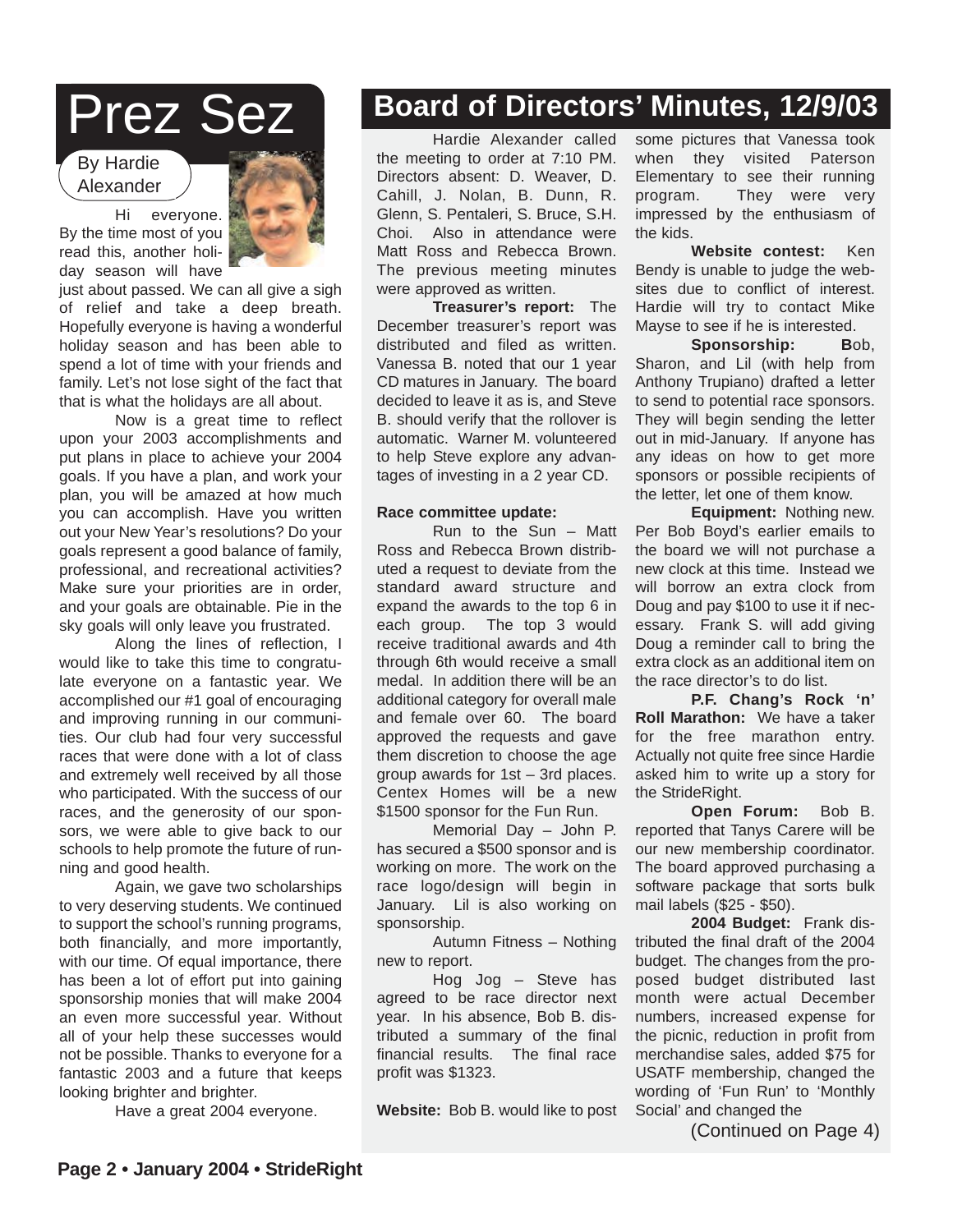**2003-2004 Board of Directors & Key Members** (Board Members marked with an \*) **President: \*Hardie Alexander** (H) 264-5154 . . . . . . . . .(W) 287-3800 email: halex1953@aol.com **Vice President: \*John Powers** (H) 264-8026 . . . . . . . . .(W) 354-5691 email: john.powers@floridapowertrain.com **Treasurer/Hog Jog Director/Race Refreshments: \***Steve Bruce (H) 728-6830 email: stevebruce@comcast.net **Secretary: \*Karin Glenn (H) 886-4095** (W) 399-5888x1418 email: tortille@aol.com **Race Committee Advisor/Memorial Day 5K Co-Director:** \*Frank Sutman (H) 292-1399 email: lawless@bellsouth.net **Information Coordinator/Merchandise/ Memorial Day 5K Co-Director:** \*Lillian Lawless . . . . . . .(H) 292-1399 email: lawless@bellsouth.net **Equipment Coordinator:** \*Sung ho Choi (H) 880-7574 . . . . . . . . . . .(W) 887-6331 email: massagebybruce@aol.com **Strideright Editor:** \*Bob Boyd . . . . . . . . . . .(H) 272-1770 email: bobboydFL@comcast.net **Strideright Editor Asst & Photographer:** \*Vanessa Boyd (H) 272-1770 email: bobboydFL@comcast.net **Mile Marker Musings Columnist:** \*Robert Glenn . . . . . . . . . .(H) 886-4095 email: orrus@aol.com **Webmaster:** \*Bill Dunn . .(H) 269-3820 email: wm\_dunn@comcast.net **Monthly Social Coordinator:** \*Dotti Cahill (H) 284-2527 email: cahilldot@aol.com, **Children's Run Coordinator:**  \*Sharon Pentaleri . . . . .(H) 389-6271 email: sharon@pentaleri.com **Doctors Lake Drive Trail Mntc. Coordinator: \***George Hoskins . . . . . .(H) 264-4372 email: ghoskins@bellsouth.net **Directors at Large:** \*Warner Millson. . . . . . . . . . . (H) 264-4089 email: wmillson@comcast.net \*Jim Nolan . . . . . . . . . . . . .(H) 388-4847 email: jim\_and\_dana@bellsouth.net \*J.D. Smith . . . . . . . . . . . . .(H) 264-1673 email: smithj53@bellsouth.net \*Danny Weaver . . . . . . . . .(H) 287-5496 email: weaver243@hotmail.com **Autumn Fitness 5K Co-Director:** Bobby Greene . . . . . . . .(H) 262-1663 email: BEG50@MSN.com **Newsletter Circulation Manager:** Jenny Allen . . . . . . . . . .(H) 269-1226 email: RichJenRun@comcast.net **Autumn Fitness 5K Co-Director & River Run Hospitality Tent Coordinator:** Stan Scarlett . . . . . . . . .(H) 994-2687 email: stanscarlett@msn.com **RRCA State Representative:** Ken Bendy (H) 278-2926 email: kbendy@aol.com **Run to the Sun Co-Director:** Rebecca Brown . . . . . . .(W) 954-7875 email: rebeccalynnbrown@comcast.net **Run to the Sun Co-Director:** Matt Ross . . . . . . . . . . . (H) 268-8392 email: HartRoss@bellsouth.net **Strider "Person" Coordinator for Races:** Al Saffer . . . . . . . . . . . . .(H/W) 665-6996 email: saffat@jea.com **Scholarship Coordinator** Tom Sullivan . . . . . . . . .(H) 880-1592 email: msull10166@cs.com **Membership Director:** Tanys Carere . . . . . . . . .(H) 880-4414 email: tcarere@hotmail.com



the laws of Florida and is granted federal tax exempt 501(c)3 status under the blanket exemption of the RRCA ID#74-2194707. Strideright is published monthly at P.O. Box 413, Orange Park, Florida. Non-profit Organization Bulk Rate postage is paid at Orange Park, Florida.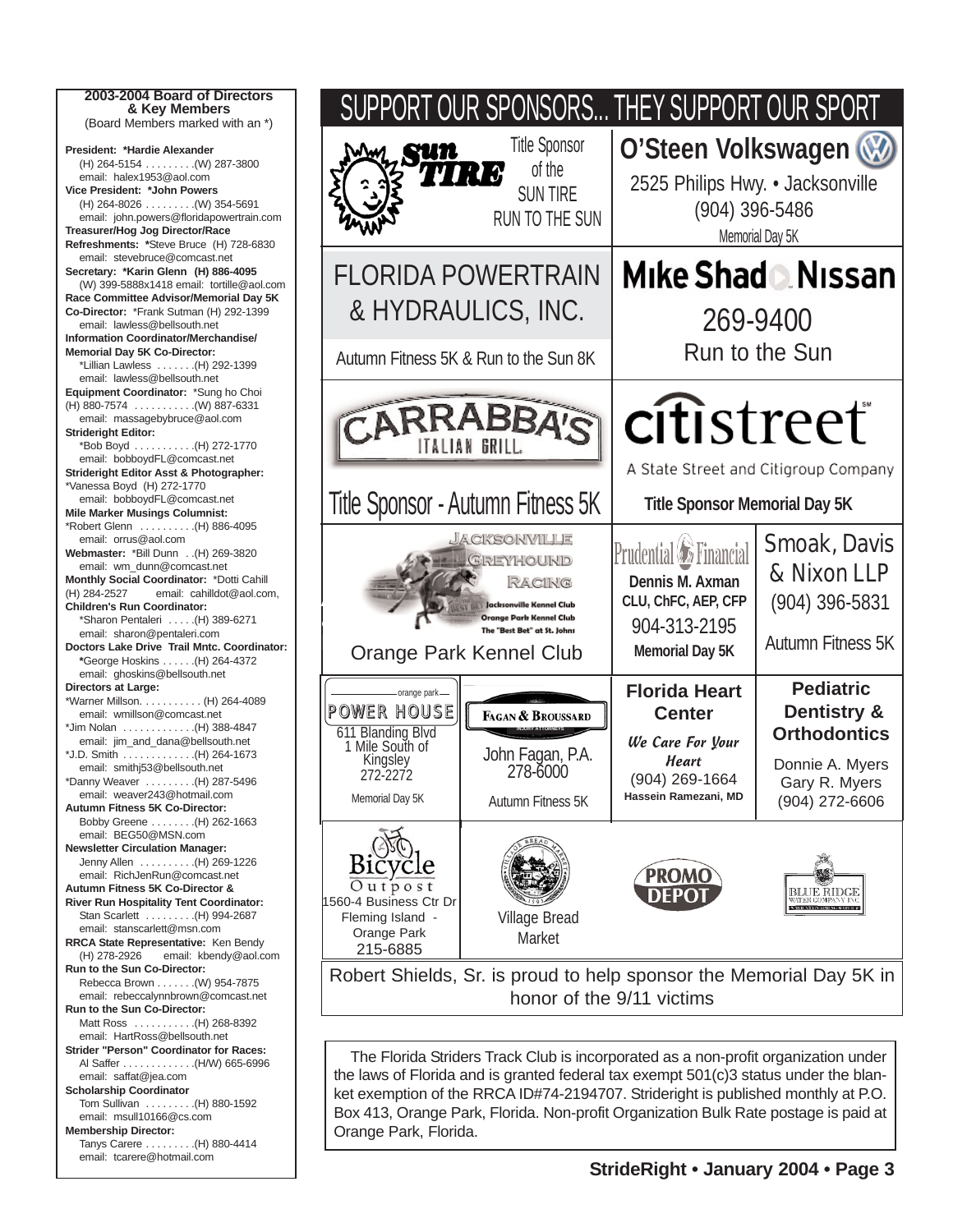### **Board of Directors' Minutes (continued from Page 2)**

contingency funds to \$880. Steve wants to cut off 2003 expenses so they are not reflected in January. As a follow-up to the previous meeting's discussion regarding new merchandise, Lil found that selling Coolmax t-shirts would be too expensive (cost is \$20 per shirt). The budget was approved as written.

**Merchandise Coordinator:** Lil reported that George Hoskins will be the new merchandise coordinator for 2004. Lil will work with George on a smooth transition through River Run 2004.

**RRCA dues:** Frank suggested putting off paying the dues until January so as not to reflect the expense in 2003.

**2004 Board nominating committee:** The nominating committee (Bob, JD, John, and Frank) need to fill 20 positions for the board next year. Of this year's 18 board members they have received 8 yes's, 4 no's and 6

undecided. A minimum of 6 new members is needed. The committee will meet and develop a list of potential new members.

#### **Social schedule:**

December 21st: Robert and Janet Irving's house January: nothing yet

February 26th will be the quarterly dinner meeting with Donna Hicken as our speaker.

March: picnic.

The meeting was adjourned at 8:35 PM. Next month's meeting will be January 13th at the library.

Respectfully submitted, Karin Glenn

## **Strider Spotlight on Augie Leone by Bob Boyd**



Strider Spotlight is on Augie Leone, who does plenty of shining all on his own. Here are some examples: running virtually injury free for over 5 years while doing ten marathons over the last three years (his first the day after his 70th birthday) and running 80 races in the last five years; getting stronger,

This month's

faster & leaner each year; AND placing in his age group at River Run. I want to be like Augie when I grow up! Okay, I want to be like Augie NOW.

Augie is 73 years of age and about to celebrate his 74th on 1/8/2004. He and his bride of 47 years, Josie, split their time between Boca Raton and Jacksonville where, you guessed it, they have grandchildren. A retired Mechanical Engineer who hails originally from Illinois, Augie began running regularly when he retired six years ago. He took some time off in that first year for arthroscopic knee surgery and has been going strong ever since. I should really say "going STRONGER ever since." He has dropped over 20 pounds in those years and is still hitting new PR's. When you see his training program and approach you will

#### understand why

**Training Plan:** Runs four times a week with a normal mileage base of 25 per week (increasing to 30- 35 per week before marathons,) strength training five times a week, total body.

- Monday: Easy run
- Tuesday: Speed work
- Thursday: Tempo run at 15K pace
- Saturday: Long run
- **Some Accomplishments of note:**

• 2003 River Run – Three minute PR with a 1:21:09 and placing 2nd in his age group (placed 5th the prior two years)

• 2002 Chicago Marathon in 4:29:24, which qualified him for the Boston Marathon he ran in April, 2003.

• 2002 Disney Marathon – 2nd in his age group **Training Philosophy:** You need both a healthy diet and to exercise with intensity. Moderation in either one won't do it.

**Running Plans:** Run two marathons a year, one in Florida and Chicago. Run Boston the years he turns 75 and 80.

**Why does he run?** Augie shared that seeing his peers' health can be scary and keeps him going. He feels like he has found the Fountain of Youth. "I consider it my job to stay fit." When you get to talk with him, it is clear that Augie enjoys his "job."

Keep up the great work Augie and thank you for the motivation. I found myself hitting the track and the weight room with more intensity after just interviewing Augie!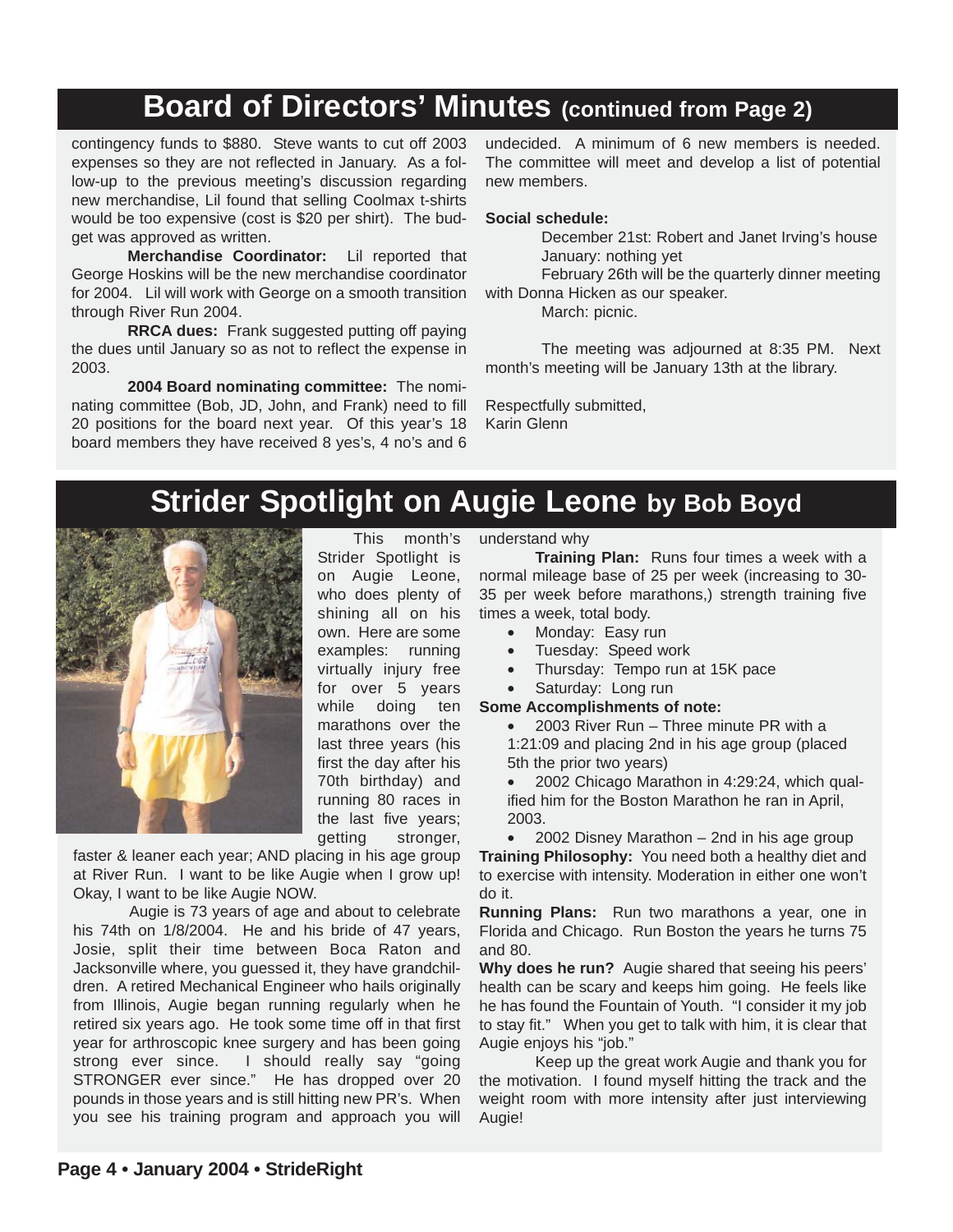## **Jacksonville Marathon Strider Water Stop by Lillian Lawless**

The 21st Annual Jacksonville Bank Marathon was held on Sunday December 14, 2003 at 7am. The day started out dark and dismal as it poured rain prior to the start of the race. However, 19 hearty Florida Striders Track Club Volunteers showed up to work the Water Aid Station on Mandarin Road in front of the Walter Jones Historical Park. This water stop was at the 8.5 mile mark outbound

Carolyn Disher Ginger Frazer-French Kelly Howard Lillian Lawless Jane Manion

Maddie Manion Oliver Manion Dana Perpall Jenna Perpall Wayne Perpall

and the 17.5 mile mark on the marathon return. Setting up the water stop in the dark and rainy weather did not dampen our spirits! If you see the following individuals out and about, please take a moment to thank them for their generous time and support of the local running community.

Pat Raiford Tom Ryan JD Smith Gena Star Frank Sutman Jan Taylor Danny Weaver Dan Widener Denise Williams



Pictures courtesy of J.D. Smith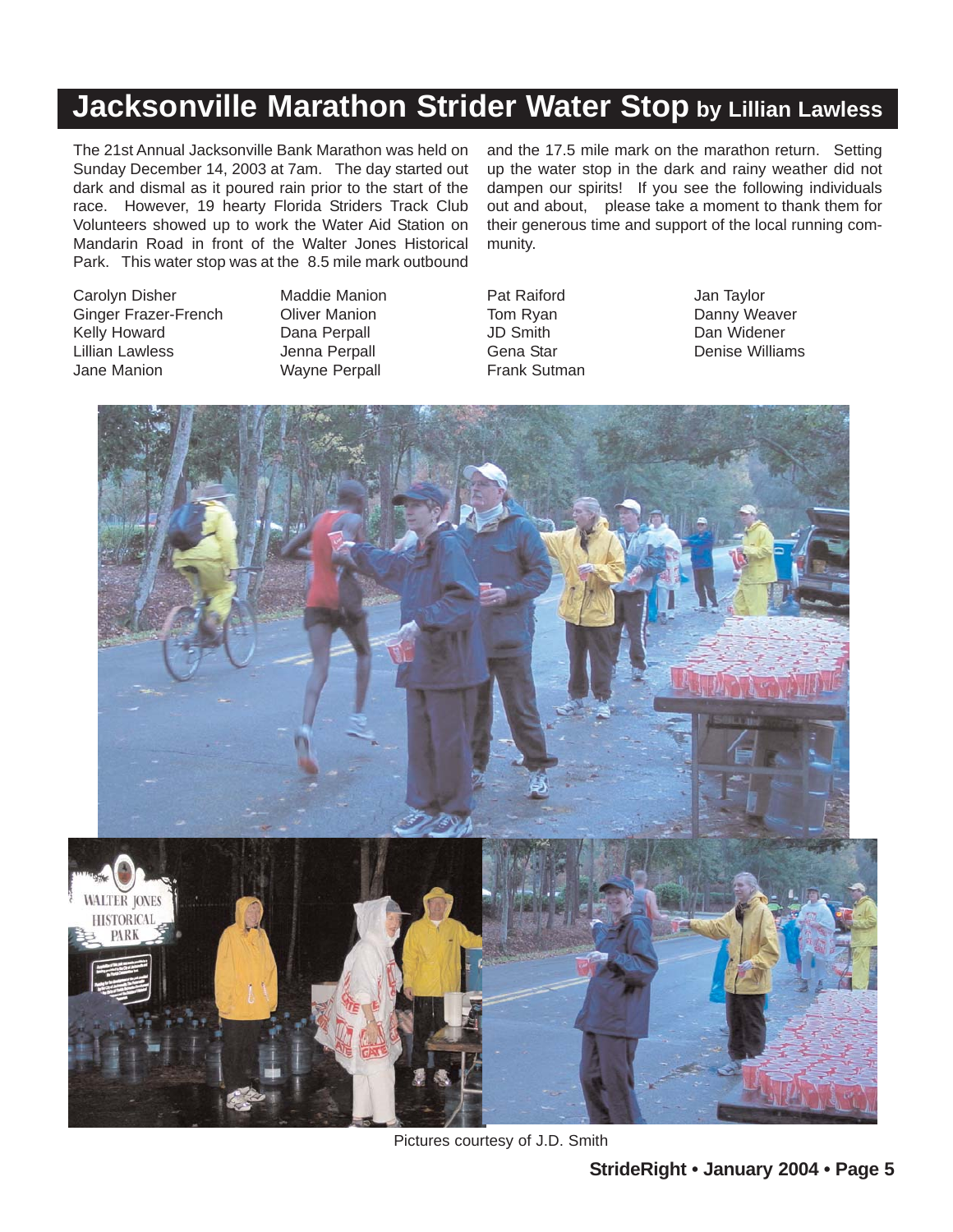## **New Membership Director for a New Year: Tanys Carere by Bob Boyd**



It seems only fair that the retiring Membership Director gets to introduce the new one. First, I wanted to thank the many Striders I have had the pleasure of running with, speaking with, emailing, and writing over the last 3 and a half years.

You've been very kind to me and I wanted to take good care of you by finding an excellent replacement, Tanys

Carere. Tanys hails from Medicine Hat, about ½ an hour North of Montana in Alberta, Canada. She earned her Business Degree in Lethbridge, then spent a year in Calgary before joining us here in Jacksonville in 1999. She has gone on to earn her MBA at Jacksonville University and picked up her CPA in her "spare" time. I'm jesting about the "spare" time as she seems to be

one mighty busy woman between working at Water Street Capital, running, tennis, biking, swimming, weight lifting, scuba, golf, and surfing. Whew! She has two marathons under her belt and will add Boston to that list in April of this year. Did I mention she was fast? She nailed a 3:31 at the Chicago Marathon in 2002 and finished in 1:08 in last year's River Run. No wonder she is a regular among the age group award winners. As you can see, you are not just getting a replacement for me; you have the new, improved model! I am expecting a surge in new memberships.

Please steer any address changes and/or email address changes to Tanys going forward. Her contact information follows:

> Tanys Carere 11058 Percheron Drive Jacksonville, FL 32257 Phone: (904) 880-4414

## **Gate River Run Training Classes**

Shands Jacksonville and the YMCA have teamed up to offer training classes (at no charge) to help people get ready for the Gate River Run. These classes were offered in the 4th Quarter of 2003 but in different locations. How often do you really get a second chance? The information provided is excellent for your general training, from 5K to Marathon. I suspect even the most veteran of runners would pick up useful information. The Skinner YMCA is located at **5100 Belfort Road, Jacksonville on the Southside, 332-0665, and the Winston YMCA is located at 170 Landrum Lane, Ponte Vedra Beach, 543-9622.** 

| Date          | Location            | <b>Topic</b>                     | Speaker                |
|---------------|---------------------|----------------------------------|------------------------|
| <b>Jan. 5</b> | <b>Skinner YMCA</b> | Physiology of Running            | Ken Brannon            |
| Jan. 10       | <b>Winston YMCA</b> | <b>Physiology of Running</b>     | Ken Brannon            |
| Jan. 12       | <b>Skinner YMCA</b> | Program Set-up                   | Jerry Lawson           |
| Jan. 17       | <b>Winston YMCA</b> | Program Set-up                   | Jerry Lawson           |
| Jan. 26       | <b>Skinner YMCA</b> | <b>Injury Prevention</b>         | Dr. Mike Fitzpatrick   |
| Feb. 2        | <b>Skinner YMCA</b> | <b>Nutrition &amp; Hydration</b> | Kerri Napoleon, RD, LD |
| Feb. 7        | <b>Winston YMCA</b> | <b>Injury Prevention</b>         | Dr. Nancy Felix        |
| Feb. 14       | <b>Winston YMCA</b> | <b>Nutrition &amp; Hydration</b> | Kerri Napoleon, RD, LD |
|               |                     |                                  |                        |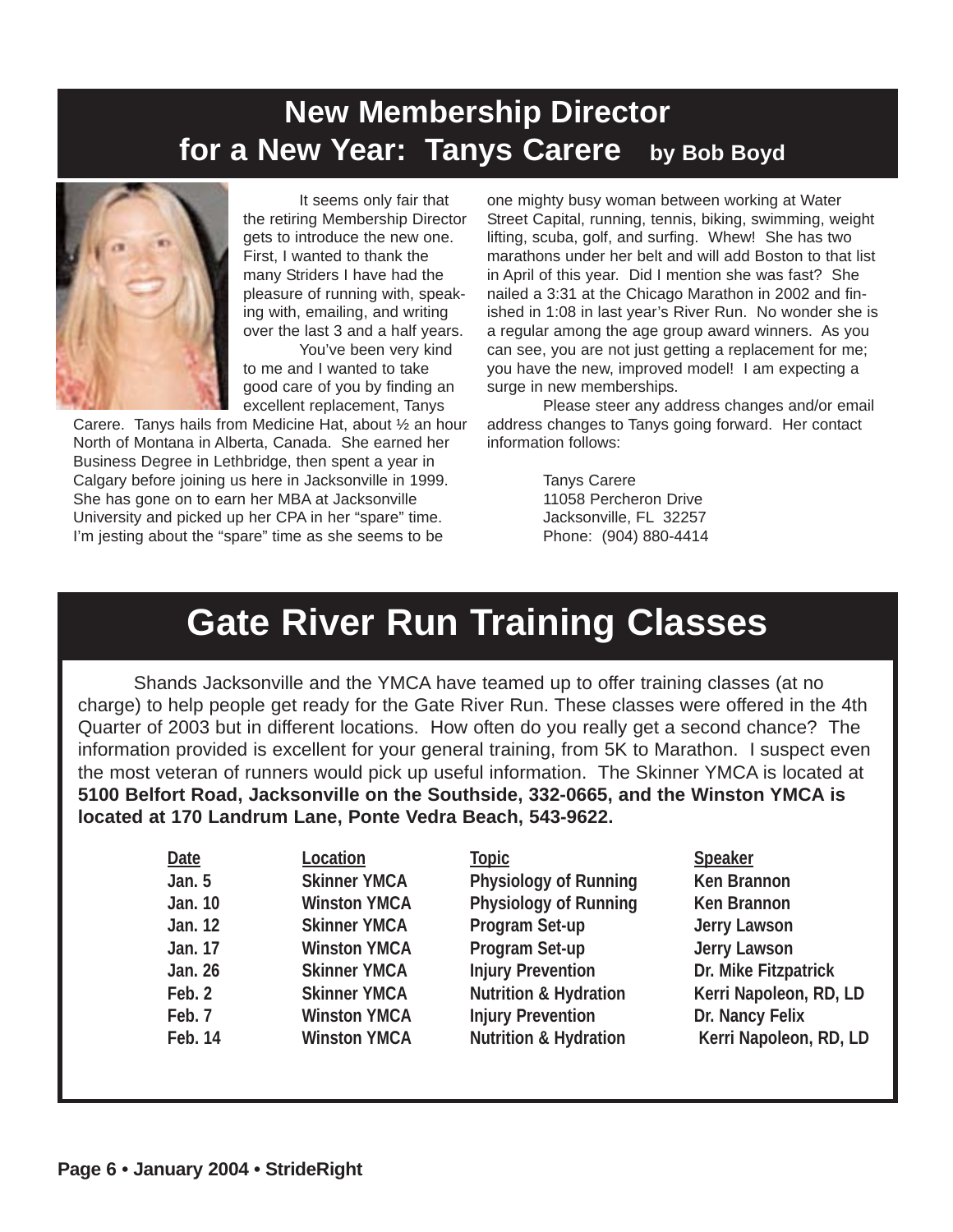## **\*\*\*February Dinner Social... Thursday February 26, 2004...Guest Speaker: Donna Hicken, First Coast News Anchor\*\*\***

**Donna Hicken is a Jacksonville native and has been a broadcast journalist here since 1988. She has been a competitive runner for many years. Donna most recently ran the 2003 Chicago Marathon. This was a tremendous achievement since she is recovering from her second bout with breast cancer. Come out and hear Donna's remarkable story of chemo and courage, and how running played an important role in her treatment and recovery.** 

**Menu:** Barbeque Buffet with the trimmings, dessert, and complimentary beer and soft drinks. Social half-hour begins at 600 p.m with dinner being served by 7:00 p.m.

**Cost:** \$10 per Strider, or \$12 for non-members.

**RSVP:** Make your check payable to "**Florida Striders,**" note the names of any guests you will have, and please **mail it to**:

**Strider Dinner 2600 Sandlewood Ct. Orange Park, FL 32065** RSVP early to ensure we have a place for you. We expect this event to fill quickly!

**Questions:** Please contact **Bob Boyd** at (904) **272-1770**

**Where: The Anheuser-Busch Brewery Hospitality Room…**111 Busch Drive, just East of I-95 on the North



side of Busch Blvd (Take I-95 North from the intersection of I-95 & I-10 North on I-95 to Busch Blvd, exit 125, East to the Busch Brewery on the North side (left side as you're headed East.)

## **Where are the Trails? By Frank Sutman**

Do you enjoy running off road? Having dirt under your feet instead of asphalt and concrete? Hearing the wind through the pine trees and the birds singing instead of breathing in automobile exhaust? Here is a great opportunity for you!

A few years ago, the City of Jacksonville purchased the Julington-Durbin Creek Peninsula to save it from development. The area contains over 10 miles of woodland trails, which are primary double-track dirt roads, suitable for running, hiking, or mountain biking. Motor vehicle access is supposed to be prohibited. The land is a mix of open pine forest, oak hammock, and marsh. All of the trails are dry in good weather. There are plenty of wildlife and very few people. Most of the trails have excellent footing with few roots or other trip hazards.

A new road was recently built that now provides access to the area. In Mandarin, take Old St. Augustine

Road south and east until just before the I-95 overpass. You will see the new 4-lane entrance road into Bartram Park on your right, heading east. Turn right or south and follow the new road 0.8 miles until it ends. There is parking on the right side of the road. The yellow gate just beyond the parking area is your access point. The public lands are generally to the west of the fence line at the gate. A map showing the area follows on Page 8. The same trail map is available, and can be further enlarged, on our web site, www.floridastriders.com in pdf format (requires Adobe Acrobat). Just follow the link on our home page that says: "Training Run Maps" and you will see the download link for Durbin Creek. Plan on bringing plenty of drinking water. Water is currently unavailable at the trailhead or in the woods. I hope you enjoy this wonderful public resource.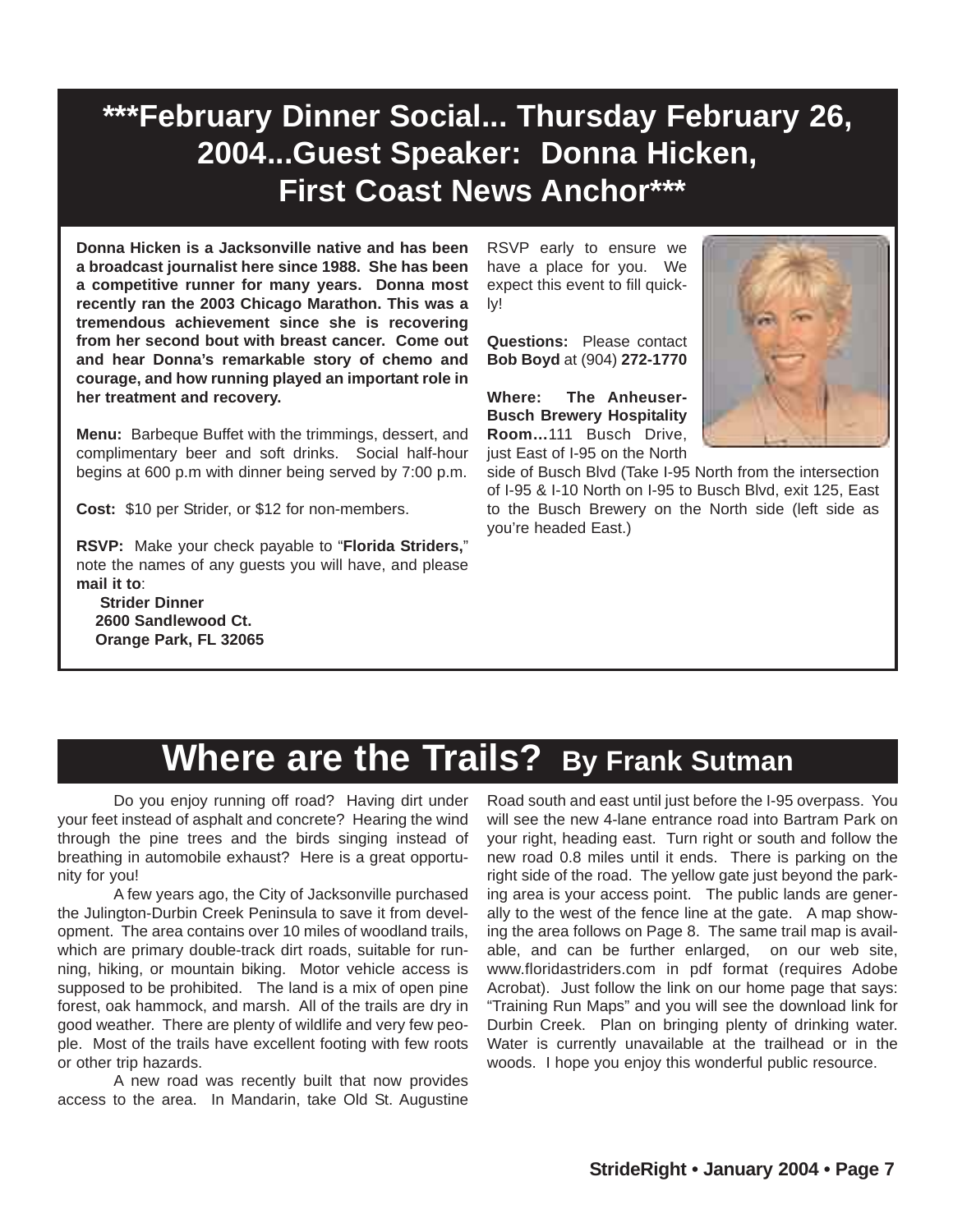## **Julington - Durbin Creek Peninsula Trail System**

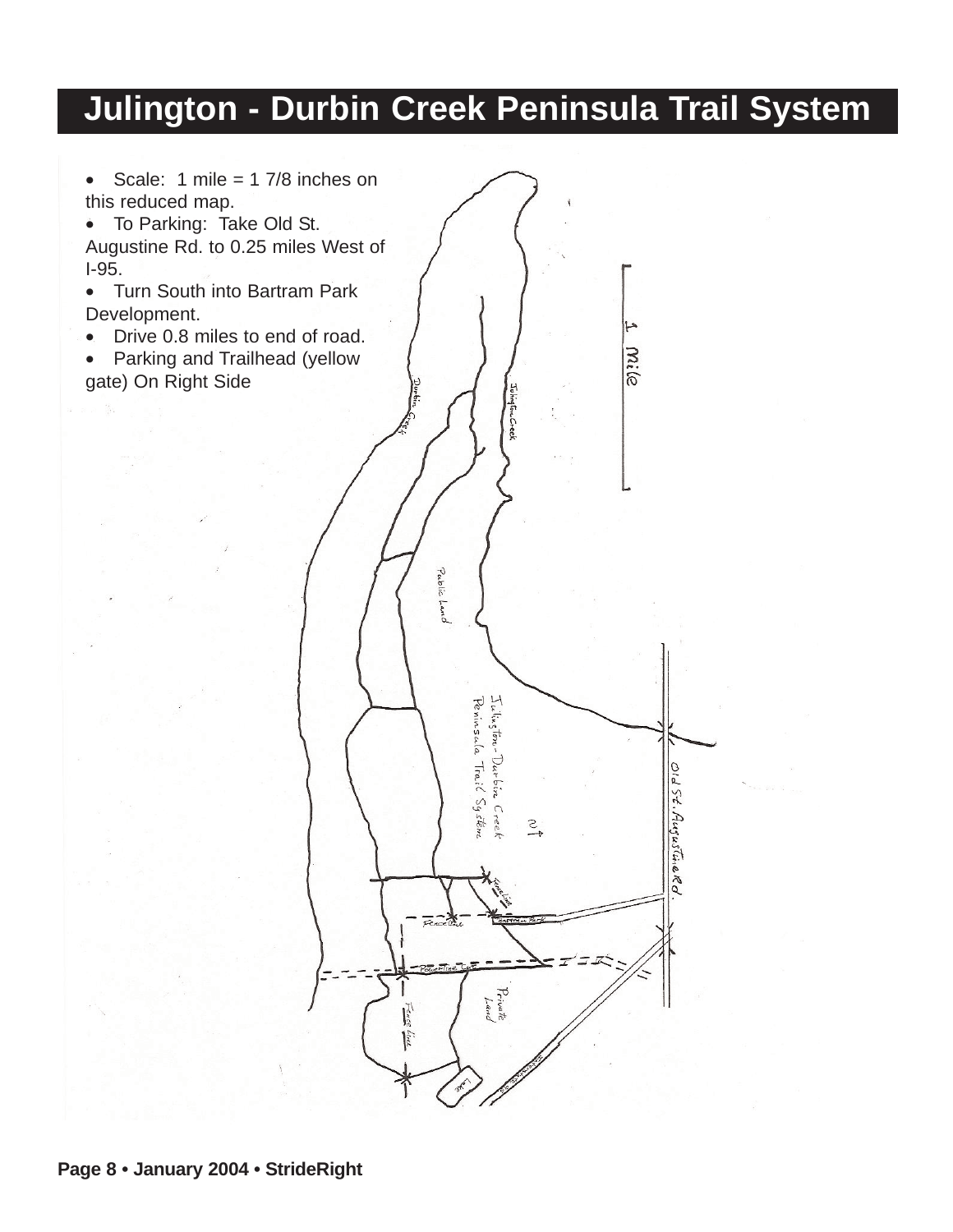## **Fun Run & School Run/Walk Programs (cont'd from page 1)**

and Grace Episcopal.

We are looking forward to our next Fun Run, Run to the Sun, in April. For 2004, our goal is to surpass 1000 participants. We are well on our way to reaching this goal, with the generous support of our new sponsor, Centex Homes. Centex has agreed to provide \$1500 in prize money for the schools with the most participation. This prize money is important to our community schools and our children.

School Run/Walk programs can make a huge difference in our children's health and perspective on being physically active. There is so much more we can do to help support and spread these programs, both with the Fun Runs and through the Striders' financial support throughout the year. All of our sponsors are making a very positive difference in children's health through their support of our club. Their names are listed on page 3 of each monthly StrideRight and should be considered an "Honor Role" all its own. If you would like to help sponsor this effort please contact me, Sharon Pentaleri at 389-6271, Bob Boyd, 272- 1770, or Lillian Lawless, 292-1399.



Pictures above are from the Paterson Elementary Run/Walk Program and were taken by Vanessa Boyd. Great job Coach MacDougall & Team!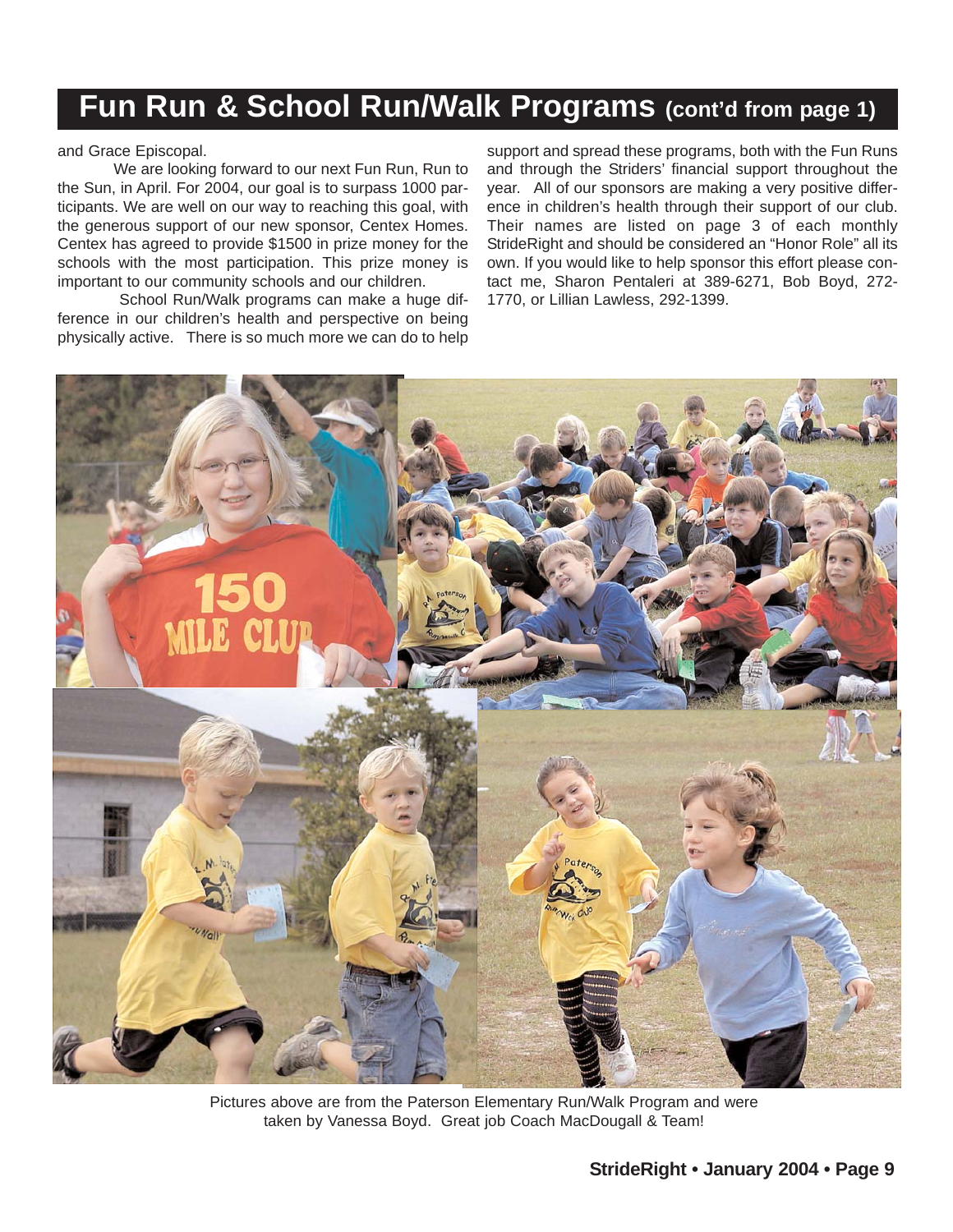## **STRIDERS AT THE RACES**

## **ACE RESULTS** To get your race results published, **email StriderResults@aol.com**

**CASH 5K November 22, 2003**

Anthony Truitt 17:14 Mstrs Male Brian Smith 20:13 Del Conner 20:25 2nd A/G Gary Gills 21:54 Harold Dubon 24:03 Robert Turner 24:20 2nd A/G Ralph Billings 25:53 3rd A/G Freddy Fillingham 29:33 Mary Ann Bolin 30:54 Al Saffer 32:06 1st A/G Elizabeth Bolin 34:07

| <b>PAUL DEBRUYN MEMORIAL 30K</b>   |                 |  |  |  |  |  |  |
|------------------------------------|-----------------|--|--|--|--|--|--|
|                                    | Ormond Beach    |  |  |  |  |  |  |
| November 22, 2003                  |                 |  |  |  |  |  |  |
|                                    |                 |  |  |  |  |  |  |
| Frank Sutman                       | 2:09:10 5th A/G |  |  |  |  |  |  |
| Paul Geiger                        | 2:18:32 5th A/G |  |  |  |  |  |  |
| <b>Terry Sikes</b>                 | 2:25:48 5th A/G |  |  |  |  |  |  |
| Rexx Wier                          | 2:25:51         |  |  |  |  |  |  |
| Paul Berna                         | 2:34:06         |  |  |  |  |  |  |
| Kimberly Patterson 2:38:33 4th A/G |                 |  |  |  |  |  |  |
| Matt Ross                          | 2:40:36 1st A/G |  |  |  |  |  |  |
| Dana Coleman 2:53:01               |                 |  |  |  |  |  |  |
| Steve Bruce                        | 2:54:38         |  |  |  |  |  |  |
| Patrick Rascoe 2:58:29             |                 |  |  |  |  |  |  |
| <b>Vicky Connell</b>               | 2:59:04         |  |  |  |  |  |  |
| Ken Wilson                         | 3:05:27         |  |  |  |  |  |  |
| Sue Whitworth 3:09:31              |                 |  |  |  |  |  |  |
| Jim Kehr                           | 3:18:36         |  |  |  |  |  |  |
| Roxanne Slater 3:18:55             |                 |  |  |  |  |  |  |
| Gloria McNeil                      | 3:33:18         |  |  |  |  |  |  |
| Kent Smith                         | 3:37:54 5th A/G |  |  |  |  |  |  |
| Barbara Whitter 3:47:51            |                 |  |  |  |  |  |  |
| Trish Kabus                        | 4:16:59         |  |  |  |  |  |  |
|                                    |                 |  |  |  |  |  |  |
| <b>PAIL DERRIIVN MEMORIAL 15K</b>  |                 |  |  |  |  |  |  |

#### **L DEBRUYN MEMORIAL 15K**

Patrick Gaughan 1:04:16 2nd A/G Douglas Tillet 1:07:22 Frank Frazier 1:08:14 2nd A/G Bonnie Brooks 1:08:17 Mstrs Fem Thom Henkel 1:10:39 3rd A/G Kathy Murray 1:11:25 2ND A/G John Gauer 1:15:02 Teresa Hankel 1:15:11

**Bill Castelli** Gerry Tyburski 1:17:18 Danny Weaver 1:17:29 Leslie Doucette 1:22:38 Jeanie Wilson 1:24:15 Tom Sullivan 1:28:51 Gordon Slater 1:34:15 Shirley Henkel 1:35:21 Christine Kehr 1:42:12 Margaret Tyburski 1:47:26

#### **OUTBACK DISTANCE CLASSIC HALF MARATHON**

Outback Plaza, Jax November 27, 2003

| John Metzgar              | 1:14:39 Masters |
|---------------------------|-----------------|
| <b>Bill Phillips</b>      | 1:20:11 1st A/G |
| <b>Greg Richards</b>      | 1:23:59         |
| <b>Anthony Truitt</b>     | 1:24:07         |
| Patti Stewart-Garbrecht   |                 |
|                           | 1:25:01 1st A/G |
| Page Ramezani             | 1:26:14 1st A/G |
| Sung Ho Choi              | 1:28:56         |
| Paul Geiger               | 1:31:06 2nd A/G |
| David Geraci              | 1:32:55         |
| <b>Bill Dunn</b>          | 1:33:11         |
| Steve O'Brien             | 1:33:23         |
| <b>Paulette Butler</b>    | 1:34:48 1st A/G |
| Robert Irvin              | 1:35:08 2nd A/G |
| Frank Frazier             | 1:35:58 2nd A/G |
| Thom Henkel               | 1:38:25 3rd A/G |
| Mark Woods                | 1:39:34         |
| <b>Holly Turner</b>       | 1:30:13 3rd A/G |
| <b>Bonnie Brooks</b>      | 1:40:31         |
| <b>Stephanie Griffith</b> | 1:41:37         |
| Paul Smyth                | 1:41:38         |
| Kathy Murray              | 1:42:26         |
| Elfrieda Wyner            | 1:43:19 1st A/G |
| Nicola Whittle            | 1:43:36         |
| Nick Jongebloed           | 1:43:42         |
| Paul Berna                | 1:44:10         |
| <b>Tanys Carere</b>       | 1:44:14         |
| Danny Cole                | 1:44:37         |
| <b>Kim Crist</b>          | 1:45:13         |
| John DeAntonis            | 1:46:07         |
| Sharon Lucie              | 1:46:10 3rd A/G |
| <b>Harry Edwards</b>      | 1:46:26         |
| Patrick McKeefery         | 1:47:47         |

Gary Hallett 1:48:38 Rick Sheets 1:48:57 Hernando DeSoto 1:48:59 Claudia French 1:49:23  $J\Box$  Beck  $1:49:27$ Gary Reynolds 1:49:31 John Powers 1:49:37 David Kelley 1:49:38 Gerry Tybursky 1:51:03 George Hoskins 1:51:09 John Gauer 1:51:20 Steve Bruce 1:52:00 Danny Weaver 1:53:12 Dana Coleman 1:54:52 Kirby Hunsucker 1:55:07 Leslie Doucette 1:57:26 Steve Lucie 1:56:22 Jack Hayes 1:56:59 Dan Ovshak 1:58:13 Chuck Bryner 1:58:26 Tom Zicafoose 1:59:01 Judith Daniel 1:59:14 2nd A/G David Stanley 1:59:25 Kevin Terry 2:01:58 Kwan Supapan McCall 2:02:51 Kent Smith 2:03:24 Bernie Gross 2:03:25 Mark Sawicki 2:05:08 Robert Grimmig 2:06:35 Terry Algire 2:09:33 Tom Sullivan 2:09:42 Roxanne Slater 2:10:07 Kim Cornell 2:10:23 Susan Miller 2:10:41 Elena Etter 2:12:27 Bo Holub 2:12:35 Ed Kelly 2:13:00 Carol Palmer 2:13:07 Susan Gostage 2:13:28 David Hastings 2:13:45 Bobby Greene 2:14:07 Allison Deihl 2:15:02 Jonie Davis 2:15:28 Zully Lopez 2:18:08 Shirley Henkel 2:19:16 Susan Shelton 2:19:17 Barbara Whitter 2:20:16 Bob Tatum 2:20:43

#### **Page 10 • January 2004 • StrideRight**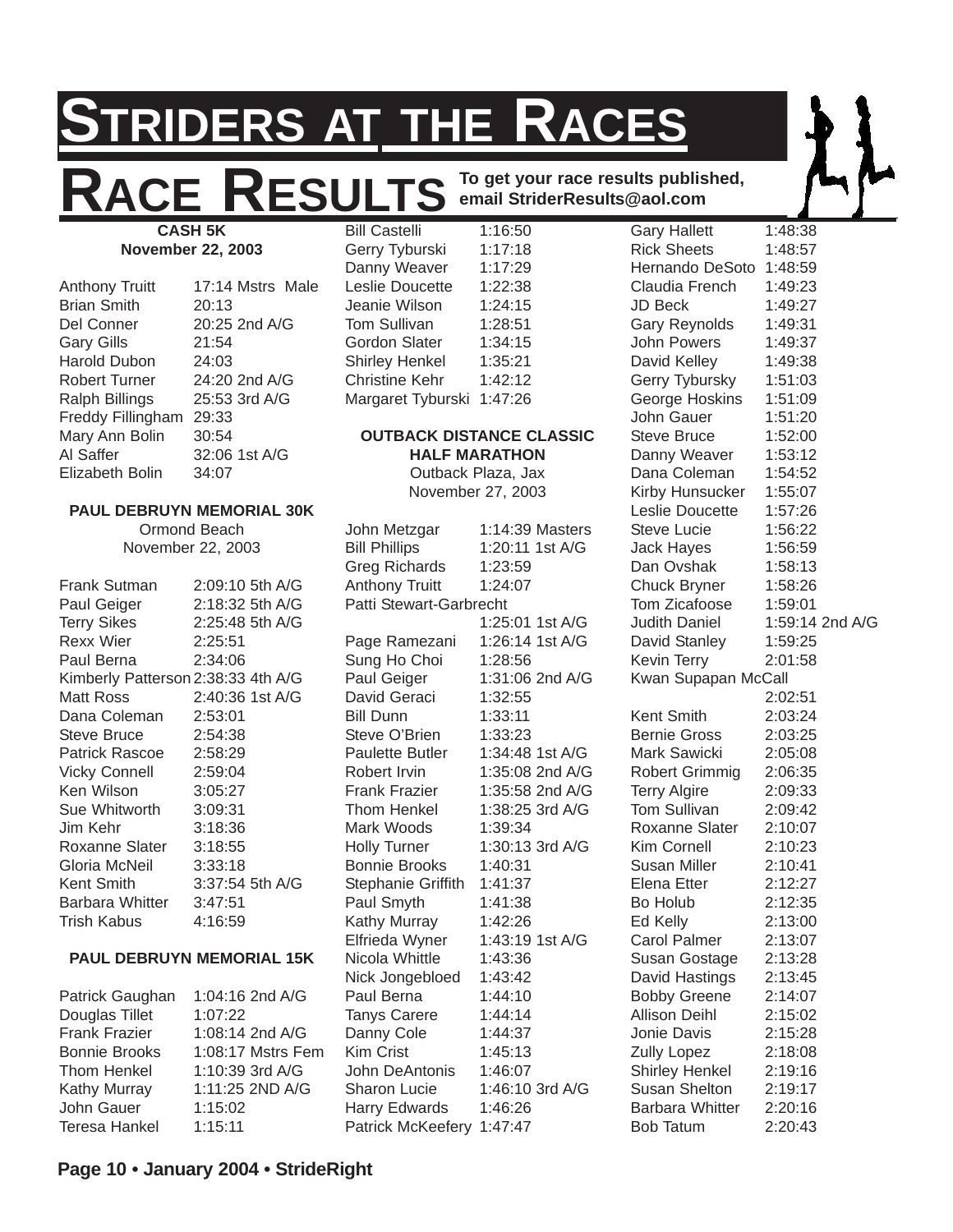# **STRIDERS AT THE RACES**

### ACE RESULTS To get your race results published,<br>avis 2:23:39 Josh Stanley 28:21 Cynthia Lyons Amy Davis Josh Stanley

## **email StriderResults@aol.com**

Charles Desrosier 2:24:10 Trish Kabus 2:36:41 Mary Anne Bolin 2:39:46 Al Saffer 2:40:05 Elizabeth Bolin 2:49:39 Susan Stanley 2:56:16 George Coombes 3:03:10

#### **OUTBACK DISTANCE CLASSIC 6K**

Len Ferman 19:19 1st A/G Konner Sawicki 25:54 Kim Ball 27:04 2nd A/G Susan Harms 27:17 3rd A/G John Powers Jr 27:42 3rd A/G Nancy Harms 29:17 Craig Harms 29:18 Kyle Sawicki 30:05 Rebecca Brown 33:05 Annalee McPhilomy 33:54 Freddy Fillingham 33:55 Josh Stanley 34:55 Ginger French 36:44 2nd A/G Burness Morris 36:47 Alan Phillips 37:38 Nadine Thomas 38:34 Christopher Hallett 42:34 Randy Sandy 45:39

#### **FESTIVAL OF LIGHTS 5K**

Baptist Eye Institute December 6, 2003

| Dr. Radical           | 17:07 1st A/G |
|-----------------------|---------------|
| <b>Anthony Truitt</b> | 17:40 1st A/G |
| <b>Bernie Candy</b>   | 19:001st A/G  |
| David Stanley         | 20:59         |
| Konner Sawicki        | 21:25 3rd A/G |
| <b>Terry Sikes</b>    | 21:35         |
| Harold Dubon          | 23:46         |
| <b>Gary Gills</b>     | 23:47         |
| Tim Martin            | 24:15         |
| <b>Ralph Billings</b> | 24:17 2nd A/G |
| Ken Bendy             | 24:27 3rd A/G |
| JD Beck               | 24:41         |
| Scott Arend           | 26:02         |
| Randy Arend           | 26:03         |

Al Saffer 28:52 2nd A/G Barbara Whitter 30:30 Mary Anne Bolin 31:19 Nadine Thomas 31:54 Brenda Schwelling 32:18 Marie Bendy 34:09 3rd A/G Patt McEvers 34:09 3rd A/G Charles Desrosier 34:10 3rd A/G Jerry Nalley 34:59 John Nalley 34:59

#### **JACKSONVILLE BANK MARATHON**

December 14, 2003

John Metzgar 2:44:40 Masters Sung Ho Choi 3:10:55 Robert Irvin 3:27:05 Paul Geiger 3:28:02 Sue Miller 3:28:36 Terry Sikes 3:32:15 Kathy Murray 3:37:24 David Geraci 3:38:33 Del Conner 3:44:03 Kim Crist 3:51:17 3rd A/G Lisa Sullivan 3:56:47 Frank Frazier 3:58:10 Rexx Weir 3:58:44 Dana Coleman 4:10:43 Vicky Connell 4:16:44 John DeAntonis 4:22:14 David Hastings 4:33:31 Bo Holub 4:49:00 Brenda Schwelling 5:53:23 Trish Kabus 6:08:34

#### **JACKSONVILLE BANK HALF MARATHON**

| Len Ferman               | 1:16:34 1st A/G |
|--------------------------|-----------------|
| <b>Greg Richards</b>     | 1:22:19 3rd A/G |
| Frank Sutman             | 1:25:34 3rd A/G |
| Karin Glenn              | 1:27:51 1st A/G |
| Patrick Gaughan          | 1:30:10 2nd A/G |
| <b>Patrick McKeefery</b> | 1:35:35 3rd A/G |
| <b>Bonnie Brooks</b>     | 1:39:19 2nd A/G |
| Stephanie Griffith       | 1:39:34 2nd A/G |
| <b>Tanys Carere</b>      | 1:41:07         |

1:42:39 2nd A/G Nick Jongebloed 1:43:48 Gary Hallett 1:45:22 David Stanley 1:46:08 Elfrieda Wyner 1:46:23 1st A/G Hernando DeSoto 1:46:47 Maurya Sova 1:47:38 Thom Henkel 1:49:09 2nd A/G George Hoskins 1:51:03 2nd A/G Craig Harms 1:51:08 Dan Ovshak 1:53:12 JD Beck 1:53:34 3rd A/G Susan Harms 1:53:43 Sue Whitworth 1:56:01 Melinda Terry 1:57:15 John Powers 1:57:31 Barbara Ebers 1:59:23 2nd A/G Ken Wilson 2:00:17 Richard Horton 2:00:34 Denise Dailey 2:00:54 Ken Bendy 2:03:10 Robert Glenn 2:03:20 Kevin Terry 2:03:28 Jeannie Wilson 2:04:32 Kent Smith 2:04:56 Ron Bartkovsky 2:06:00 Brian Murray 2:07:53 Ed Kelly 2:09:06 Tom Sullivan 2:10:02 Bob Tatum 2:13:08 Zully Lopez 2:15:38 Roxanne Slater 2:18:09 Joe Sova 2:20:22 Charles Desrosier 2:20:40 2nd A/G Jim Kehr 2:21:03 John Aimone 2:24:02 1st A/G Shirley Henkel 2:25:06 Ralph Billings 2:25:36 Christine Kehr 2:42:50 Al Phillips 2:42:56

#### **MISCELLANEOUS**

#### **Atlanta Half Marathon** 11/27/03 P.J. Patterson 1:29:45 Kimberly Patterson 1:42:48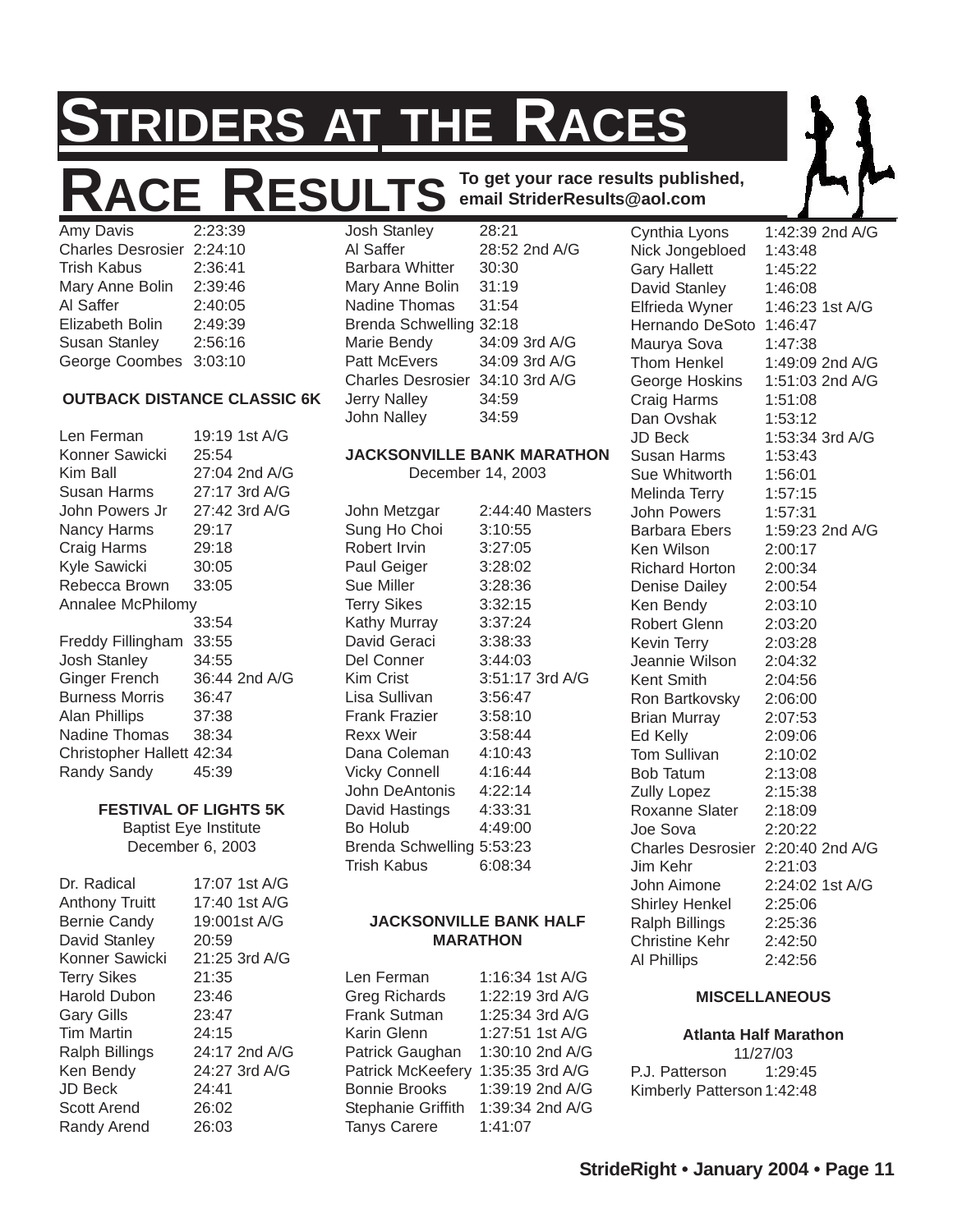## **STRIDERS AT THE RACES**

**RACE RESULTS** To get your race results published, **email StriderResults@aol.com**

**SPACE COAST HALF MARATHON** Melbourne 11/30/03

**REINDEER RUN 1. SOMETHING MILES** St. Augustine 12/06/03

Kent Smith 11:48 2nd A/G

**TALLAHASSEE ULTRA DISTANCE** CLASSIC 50 MILE 12/13/03

John Bowsman 1:53:34 4th A/G

**JINGLE BELL 5K** Gainesville 12/06/03

Nancy Harms 25:15 1st A/G Craig Harms 25:17 Barbara Whitter 30:36

Elena Etter 14:07 1st A/G Trish Kabus 14:47 3rd A/G

**ED ROOT 10K** New Smyrna Beach 12/06/03

John Carson 1:24:54 2nd A/G

Gary Lewis 11:32:04 14th O/A

**Boca 10K** 12/13/03

Augie Leone 52.26 1st A/G

**NAS Jax Jingle Bell 5K** 12/18/03

George Hoskins 23:25 Chuck Bryner 23:30 Ken Bendy 24:14

## **We Get Letters!**

11/4/2003

Dear Florida Striders Track Club,

My son Dustin has been away at college for right about 2 and a half months now and I try to talk to him every chance I get. I miss him very much! He's my only son, and him and I are like best friends. I think no one can ever prepare you for the emotional sadness that parents go through when they send a child away to college. But yet, I'm so very proud of him. I wanted to give the Striders Track Club an update on how he's doing over at FSU. He's living on campus in Kellum Hall. My son is doing very well with all his classes and studies, according to him he's been making all A's and B's so far. He truly enjoys living on campus in the dorms; he's met so many new friends from all over the country. He also enjoys utilizing all the facilities and the activities FSU

has to offer. Oh yes he also loves them "FSU Football Games (Go Noles)". Dustin has been also doing quite a bit of running since he moved over to Tallahassee. He really enjoys all those hills that Tallahassee is known for. He's planning on being home for Thanksgiving and participating in the  $Jax \frac{1}{2}$  Marathon race that morning.  $I$ would like to thank the Striders Track Club for helping my son fulfill his dreams through your scholarship you awarded him back in May of this year (2003). He is truly thankful for your generosity and is determined to represent your scholarship as a worthy recipient.

Thank you,

David Herrera (Dustin's Dad)



**Like to save a Tree? Save some expense? Do color pictures & graphics appeal to you? Please try the email version of the StrideRight Newsletter (a pdf file). Just drop Tanys a note at tcarere@hotmail.com**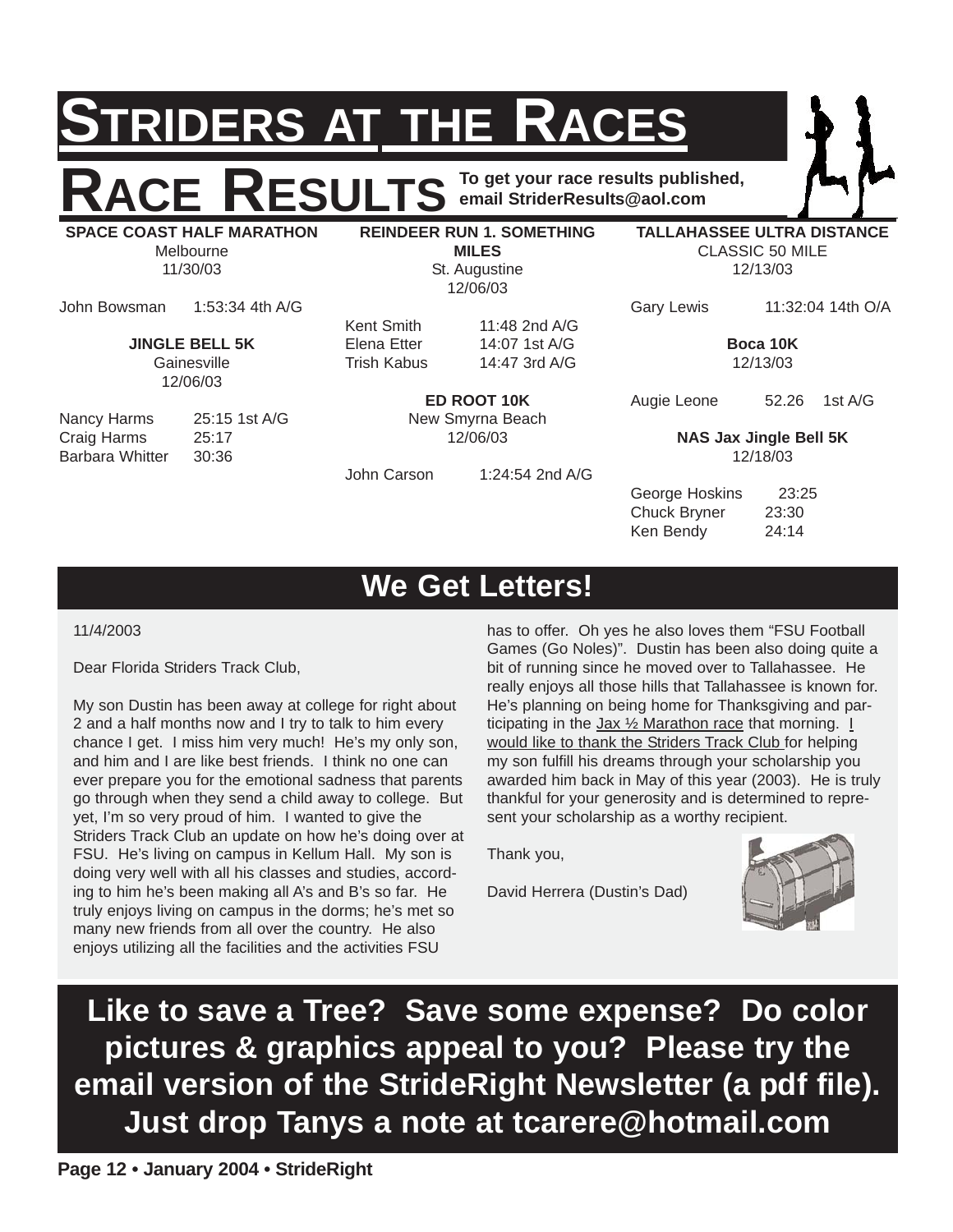## **MILE MARKER MUSINGS By Robert Glenn**

I trust everyone's holiday season was up to expectations. I would say Christmas and New Year's, but then I'd have to start in on all the various possible holidays so as not to leave anyone out (winter solstice shout out to all our wiccans!) so I'll just leave it at the vanilla, practically meaningless, holiday season lest the PC police pull me from my keyboard. Lots of good racing here in what passes for winter in Jacksonville, 45F today, brrr (anyone North of the Mason/Dixon line feel free to laugh out loud at our pitiful cold tolerance, and we'll return the favor by reminding you that we own no snow blowers, snow shovels, or rock salt.)

First up, the **Cash 5K** run on November 22nd. Our top male Strider was **Anthony Truitt,** finishing with a 17:14 and good for the top male masters. Fastest female Strider was **Mary Ann Bolin** who clocked a 30:54. **Al Saffer** captured first in his age group. Other finishers can be found in the "Striders at the Races" section of this selfsame publication.

We had a goodly number of Striders make the trip down to Ormond Beach for the **Paul Debruyn Memorial 15 & 30K,** which was run on the 22nd of November. **Frank Sutman** was our fastest Strider in the 30K completing the course in 2:09:10 while new Strider **Kimberly Patterson** was our top female with a 2:38:33. Welcome aboard and keep up the good running. **Matt Ross** was our only age group winner in the 30K. Nice running in a tough field Matt. In the 15K race, **Patrick Gaughan** was our top Strider, clocking a 1:04:16, which also earned him 2nd in his age group. Top female Strider was **Bonnie Brooks,** who was also the masters female winner with a

1:08:17.

In what has become a Jacksonville Thanksgiving tradition, a whole boatload (albeit a very big boat, maybe one of those cruise ships we'll have tied up down at Dames Point for the Super Bowl to augment our 'hotel bed deficient' town) showed up for the half marathon, including some 87 Striders,



with another 18 running the 6K. Overall, we had 105 Striders race the **Outback Classic 13.1 mile and 6K.** Good showing guys. **John Metzgar** took top Strider honors in the 13.1 with a 1:14:39, which also earned him the male masters trophy. Fastest female Strider was **Patti Stewart-Garbrecht,** who took 1st in her age group with a 1:25:01. Other Striders showing that Strider gold color and winning their age group included **Bill Phillips, Paulette Butler,** and **Elfrieda Wyner.** In the 6K, **Len Ferman** was the fastest male Strider with a 19:19 and a 1st in his age group. **Kim Ball** was 2nd in her age group with a 27:04 and was the fastest female Strider.

December 6th saw the **Festival of Lights 5K** take place here in Jacksonville. **Dr. Radical** captured top male Strider and 1st in his age group with a 17:07. The top female Strider was **Barbara Whitter** with a 30:30. **Anthony Truitt** and **Bernie Candy** also won their age groups. Nice running Striders.

And finally, the event that says Jacksonville is a serious running city, yes, our marathon. The **Jacksonville Marathon and Half** started and finished at Bolles again this year. The start had some rain showers

(Continued on Page 16)

## **Welcome New Members!**

- Rob & Laura Caldwell
- Carol & Michael Fitzsimmons
- Dave Geraci
- Mary & Bill Gladding
- Linda & Rick Haberlin
- Jeremy Hawks
- Glenn Landers
- Jan Taylor
- Lonnie Willoughby

## **Welcome Back Renewing Members!**

- Terry Algire
- Diana & Sean Bartlett
- Dotti Cahill & Tom Marsland
- Sung Ho & Natalya Choi
- John Coleman, DPM
- Kim Crist
- John De Antonis
- Hernando DeSoto
- Charles Desrosier
- Robert Jamieson
- Matthew Jung
- Cynthia Lyons
- Tony Nading
- Randall & Nancy Pullo
- Scott Seibler
- Bob Tatum
- Roy & Julia Wood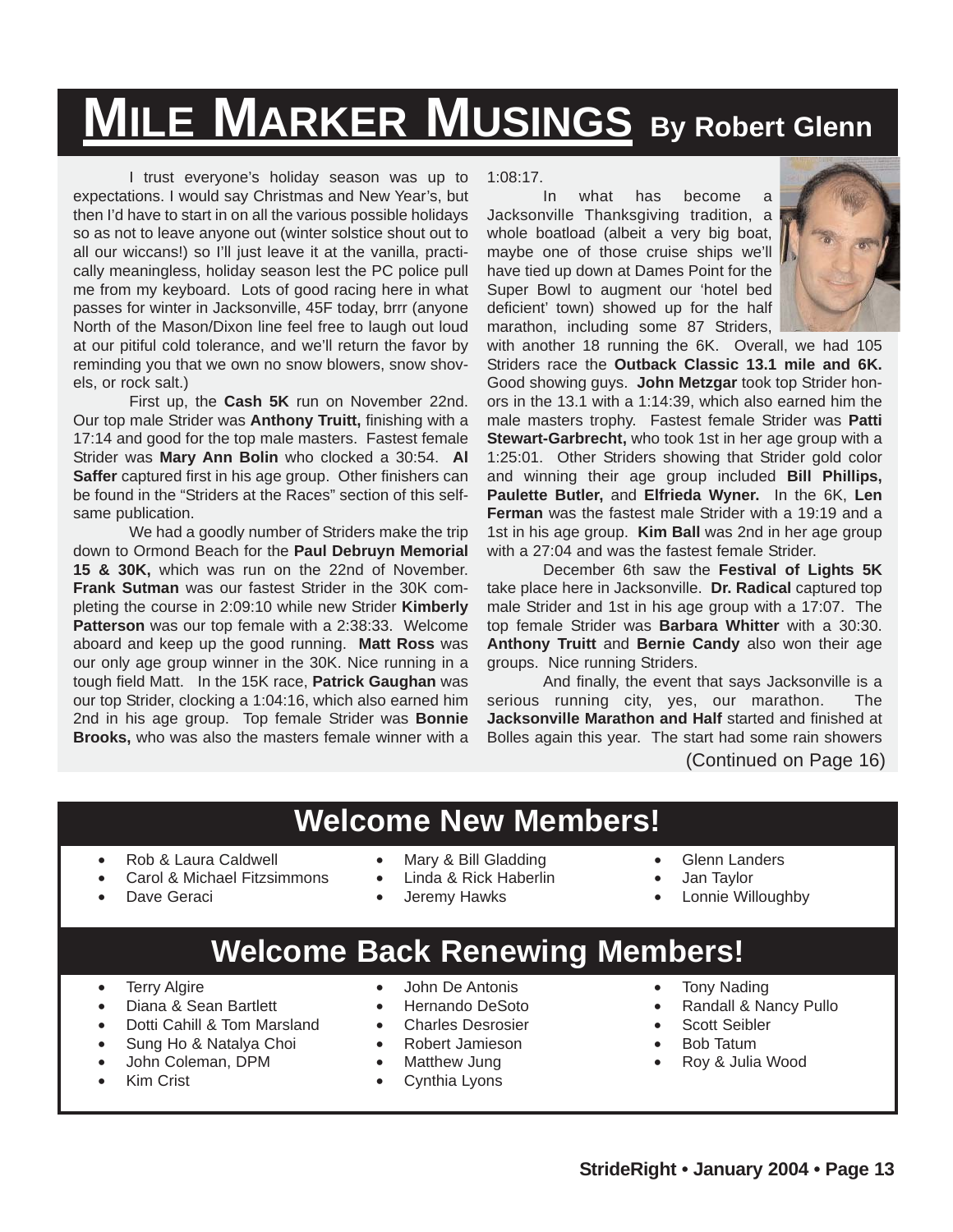|--|

Published as a service. Accuracy is not guaranteed. If you would like your race listed: Contact Ken Bendy, RRCA State Rep. (N. Florida) (904) 278-2926 or E-mail kbendy@aol.com.

| for a NF list, with web links, see http://members.aol.com/rrcahtml/rrcacal.htm |                                                     |                   |                                                                                                          |                                                                                    |  |  |  |
|--------------------------------------------------------------------------------|-----------------------------------------------------|-------------------|----------------------------------------------------------------------------------------------------------|------------------------------------------------------------------------------------|--|--|--|
| <b>DATE</b>                                                                    | <b>EVENT</b>                                        | <b>TIME</b>       | <b>LOCATION</b>                                                                                          | <b>CONTACT</b>                                                                     |  |  |  |
| Jan. 11                                                                        | <b>Walt Disney World Marathon</b>                   | 6:00 a.m.         | .Lake Buena Vista                                                                                        | $(407) 896 - 1160$                                                                 |  |  |  |
| Jan. 17                                                                        | Romans Road 5K                                      | 8:00 a.m.         | Chimney Lakes Rec. Ctr.<br>8410 Cheswick Oak Ave.<br>(Corner of Cheswick Oak Ave. &<br>Argyle Blvd.) Jax | (904) 777-6130                                                                     |  |  |  |
| Jan. 17                                                                        | <b>5K Run for Education</b>                         | 8:00 a.m.         | <b>Country Club of Ocala</b><br>6823 SE 12 Circle, Ocala                                                 | $(352)$ 620-7651<br>mccall_e@popmail.firn.e                                        |  |  |  |
| Jan 24                                                                         | Super Bowl 5K                                       | 10:00 a.m.        | Alltel Stadium, Jacksonville                                                                             | 739-1917, 1st Place Sports                                                         |  |  |  |
| Jan 24                                                                         | Gasparilla<br>Distance Classic 15K/5K               | 7:30/9:30<br>a.m. | <b>Convention Center</b><br>Tampa                                                                        | $(813)$ 229-7866<br>GCDARun@aol.com                                                |  |  |  |
| <b>Jan 25</b>                                                                  | Hops Marathon & Half<br>Marathon                    | 6:00 a.m.         | <b>Convention Center</b><br>Tampa                                                                        | $(813)$ 229-7866<br>GCDARun@aol.com                                                |  |  |  |
| Jan <sub>31</sub>                                                              | Matanzas 5K                                         | $9:00$ a.m.       | St. Augustine                                                                                            | $(904) 797 - 7575$                                                                 |  |  |  |
| Feb 1                                                                          | Ocala Marathon & Half<br>Marathon                   | 7:00 a.m.         | <b>Paddock Mall</b><br>Ocala                                                                             | $(352)$ 622-5911                                                                   |  |  |  |
| Feb 1                                                                          | <b>Tybee Island Marathon/Half</b><br>Marathon & 5K  | $8:00$ a.m.       | <b>Tyvee Island</b><br>Savannah, GA                                                                      | $(912)$ 921-4786<br>ronboyetter@bellsouth.net                                      |  |  |  |
| Feb 8                                                                          | Winter Beach Run<br>5/10 Mi.                        | 3:00 p.m.         | Comfort Inn<br>Jacksonville Beach                                                                        | (904) 739-1917                                                                     |  |  |  |
| Feb 14                                                                         | <b>Ginger Fannin King</b><br>Couples Relay 5K       | 2:00 p.m.         | Neptune Beach<br>(Jacksonville)                                                                          | $(904)$ 387-0528<br>ConsultJTB@aol.com                                             |  |  |  |
| Feb 15                                                                         | 30th Annual Tallahassee<br>Marathon & Half Marathon | 8:00 a.m.         | <b>FSU Mike Long Track</b><br>Tallahassee                                                                | <b>Gulf Winds Track Club</b>                                                       |  |  |  |
| Feb 21                                                                         | Pirates on the Run 10 km                            | $8:30$ a.m.       | Fernandina Beach                                                                                         | $(904)$ 277-0050<br>ConsultJTB@aol.com                                             |  |  |  |
| Feb. 22<br><b>New Date</b>                                                     | <b>Florida Gulf Beaches</b><br>Marathon & 10K       | 7:00 a.m.         | Coachman Park<br>Clearwater                                                                              | $(727)$ 347-4440                                                                   |  |  |  |
| Apr. 17                                                                        | <b>Run to the Sun 8K</b>                            | 8:00 a.m.         | <b>Orange Park Kennel Club, US</b><br>17S & Wells Rd, Orange Park                                        | $(904)$ 268-8392<br>HartRoss@bellsouth.net<br><b>Florida Striders Track Club</b>   |  |  |  |
| <b>May 31</b>                                                                  | <b>Memorial Day 5K</b>                              | 8:00 a.m.         | <b>Spring Park,</b><br><b>Green Cove Springs</b>                                                         | $(904)292 - 1399$<br>lawless@bellsouth.net<br><b>Florida Striders Track Club</b>   |  |  |  |
| <b>Sep. 11</b>                                                                 | <b>Autumn Fitness 5K</b>                            | 8:00 a.m.         | <b>Orange Park Kennel Club, US</b><br>17 & Wells Rd, Orange Park                                         | $(904)$ 268-6272<br>stanscarlett@msn.com<br><b>Florida Striders Track Club</b>     |  |  |  |
| <b>Nov. 6</b>                                                                  | Hog Jog 5K                                          | $9:00$ a.m.       | <b>Ronnie VanZant Park</b><br><b>Sandridge Road</b><br>Lake Asbury (Middleburg)                          | $(904) 728 - 6830$<br>Stevebruce@comcast.net<br><b>Florida Striders Track Club</b> |  |  |  |

## **Looking for a Few Good Men & Women**

The Florida Striders are seeking a few good men and women to join the 2004 Board of Directors. Candidates should be club members, able to regularly attend monthly board meetings, and want to help determine the future of running in our community. Please contact either Frank Sutman, Bob Boyd,

John Powers, or JD Smith before February 15 if you are interested in becoming a board member. The next board has a one-year term that will run from March, 2004 to March, 2005.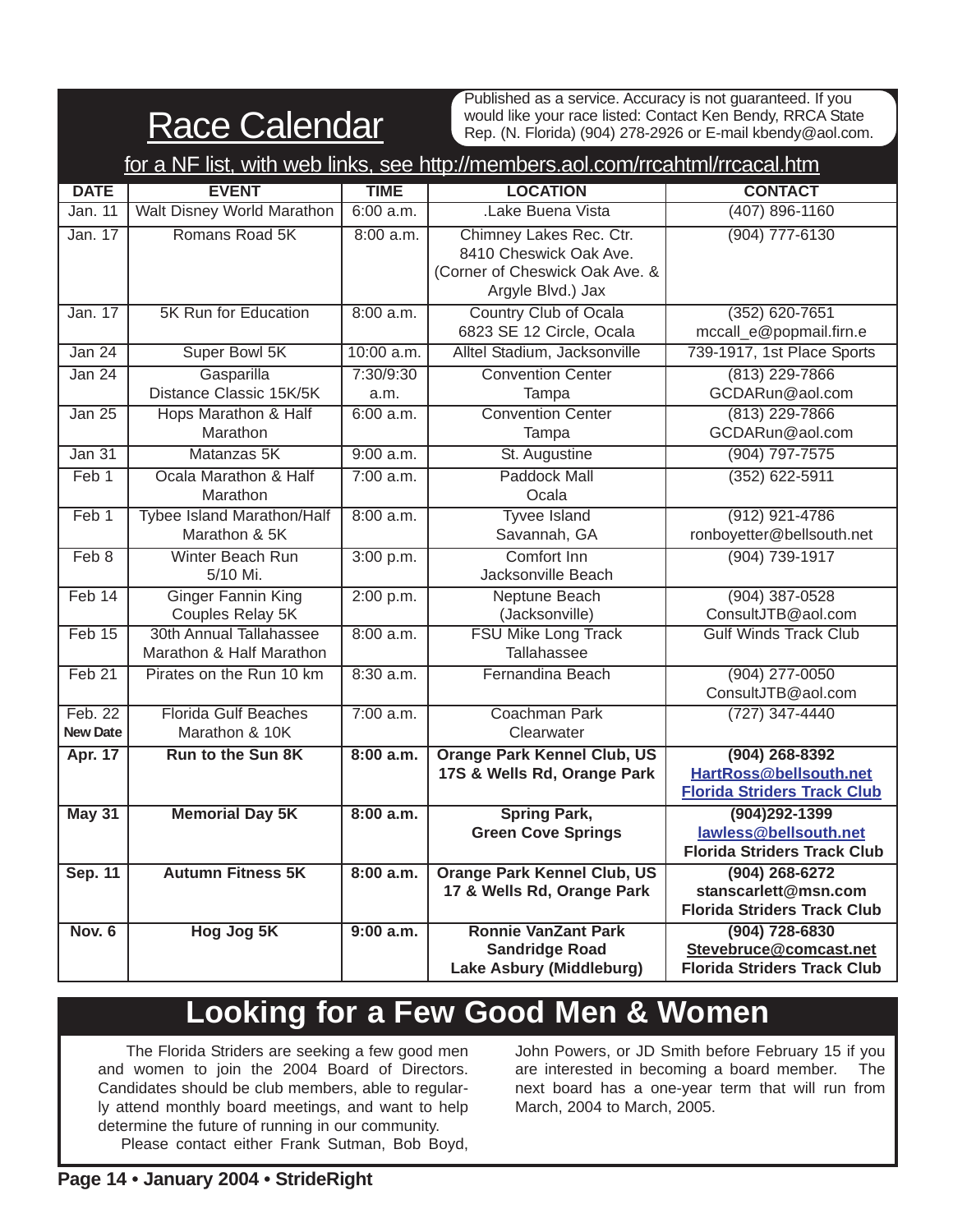|                  |                    |                                           | <b>GROUP TRAINING RUNS</b>                                                     |                                                                                                   |
|------------------|--------------------|-------------------------------------------|--------------------------------------------------------------------------------|---------------------------------------------------------------------------------------------------|
| <b>DAY</b>       | <b>TIME</b>        | <b>DISTANCE</b>                           | <b>JACKSONVILLE AREA</b>                                                       | <b>CONTACT</b>                                                                                    |
| <b>Sunday</b>    | $6:30$ AM          | pace groups                               | 5 to 10 Mi. Various Atlantic Beach Sea Turtle<br>llnn                          | Jakson Badenhoop (904) 285-1552<br>jaksonba@ilnk.com                                              |
| <b>Sunday</b>    | 6:30 AM            | <b>6 to 20 Mi. Various</b><br>pace groups | <b>Orange Park Sun Tire</b><br><b>Blanding Blvd.</b>                           | Hardie Alexander (904) 264-5154<br>halex1953@aol.com                                              |
| <b>Sunday</b>    | 10:00<br><b>AM</b> | 3-8 Mi. Trail Run                         | <b>Ponte Vedra Guana State</b><br>Park                                         | Craig O'Neal (904) 285-9097<br>autofinanceman@yahoo.com                                           |
| <b>Monday</b>    | 6:30 PM            | 3 to 7.5 Mi. Easy<br>pace                 | Jacksonville Gazebo Mall                                                       | <b>Bernie Gross (904) 272-5995</b><br>berniegross@juno.com                                        |
| Monday           | 5:30 PM            | <b>6 Mi. Downtown</b><br><b>Bridges</b>   | <b>Jacksonville Charthouse</b><br>Rest. parking lot                            | Karin or Rob Glenn (904) 886-4095                                                                 |
| Weds.            | 5:30 PM            | <b>Interval Training</b>                  | Jacksonville Bolles School Bob Carr (904)743-3325<br>San Jose Blvd.            |                                                                                                   |
| Weds.            | 6:00 PM            | 6.5 Mi. Easy pace                         | <b>Jacksonville Boone Park</b><br><b>Riverside</b>                             | <b>Bernie Gross (904) 272-5995</b><br>berniegross@juno.com                                        |
| Weds.            | 6:20 PM            | <b>Varied</b><br><b>Distances/paces</b>   | <b>Ponte Vedra Beach Saw</b><br><b>Grass Village next to</b><br><b>Flamers</b> | Jakson Badenhoop (904) 285-1552<br>jaksonba@ilnk.com Call/email to confirm<br>last minute changes |
| Weds.            | 6:30 PM            | 5-8 Mi. (Prediction<br>Wed.)              | <b>Ponte Vedra Beach Saw</b><br>Run/JTC social 3rd Grass Village, Aqua Grill   | <b>Contact Dave Gottschalk</b><br>Email: davegott@comcast.net                                     |
| Thursday 6:00 PM |                    | 5 Mi.                                     | <b>Gracor Fitness Ctr. 1950</b><br><b>San Marco</b>                            | <b>Brett Chepenik (904) 398-6442</b>                                                              |
| Thursday 6:20 PM |                    | <b>Varied distances</b>                   | <b>Jacksonville Beach</b><br><b>SeaWalk Pavilion</b>                           | Jakson Badenhoop (904) 285-1552<br>jaksonba@ilnk.com Call/email to confirm<br>last minute changes |
| <b>Sunday</b>    | 6:00 AM            | 10 to 20 Mi.<br><b>Varied pace</b>        | <b>Green Cove Springs</b><br>Lamont & St. Johns Ave.                           | Jack Hayes (904)284-2105. Call to Confirm<br>runanride@hotmail.com                                |

### **Prefer the convenience of On Line Membership, Renewal, or Race Registration? Visit Active.com. They charge \$2 for their service.**

| Please Print | <b>Application for Membership</b><br><b>FLORIDA STRIDERS TRACK CLUB</b>                                                                                                                                                                                                                                                                                                                                                                                                                                                                                                                                                                                                                                                                                                                                                                                                                                                                                                                                                                                                                                                                                            |  |                                                           |   | New (<br>Renewal $\bigcap$                                          |
|--------------|--------------------------------------------------------------------------------------------------------------------------------------------------------------------------------------------------------------------------------------------------------------------------------------------------------------------------------------------------------------------------------------------------------------------------------------------------------------------------------------------------------------------------------------------------------------------------------------------------------------------------------------------------------------------------------------------------------------------------------------------------------------------------------------------------------------------------------------------------------------------------------------------------------------------------------------------------------------------------------------------------------------------------------------------------------------------------------------------------------------------------------------------------------------------|--|-----------------------------------------------------------|---|---------------------------------------------------------------------|
|              |                                                                                                                                                                                                                                                                                                                                                                                                                                                                                                                                                                                                                                                                                                                                                                                                                                                                                                                                                                                                                                                                                                                                                                    |  |                                                           |   |                                                                     |
|              |                                                                                                                                                                                                                                                                                                                                                                                                                                                                                                                                                                                                                                                                                                                                                                                                                                                                                                                                                                                                                                                                                                                                                                    |  |                                                           |   |                                                                     |
|              |                                                                                                                                                                                                                                                                                                                                                                                                                                                                                                                                                                                                                                                                                                                                                                                                                                                                                                                                                                                                                                                                                                                                                                    |  |                                                           |   |                                                                     |
|              |                                                                                                                                                                                                                                                                                                                                                                                                                                                                                                                                                                                                                                                                                                                                                                                                                                                                                                                                                                                                                                                                                                                                                                    |  |                                                           |   |                                                                     |
|              |                                                                                                                                                                                                                                                                                                                                                                                                                                                                                                                                                                                                                                                                                                                                                                                                                                                                                                                                                                                                                                                                                                                                                                    |  | <b>Annual Dues:</b>                                       |   | <b>Mail Application</b>                                             |
|              | E-mail entertainment and the contract of the contract of the contract of the contract of the contract of the contract of the contract of the contract of the contract of the contract of the contract of the contract of the c                                                                                                                                                                                                                                                                                                                                                                                                                                                                                                                                                                                                                                                                                                                                                                                                                                                                                                                                     |  | Family \$20<br>Single \$15                                | O | with dues to:                                                       |
|              | Signature Signature Superior Communication of the Signature Science of the Signature Communication of the Signature Communication of the Signature Communication of the Signature Communication of the Signature Communication                                                                                                                                                                                                                                                                                                                                                                                                                                                                                                                                                                                                                                                                                                                                                                                                                                                                                                                                     |  | Junior (under 18) $$10 \Omega$<br>Senior (over 65) \$10 O |   | Florida Striders<br>11058 Percheron Drive<br>Jacksonville, FL 32257 |
| ∎ Date –     | I know that running and volunteering to work in club races are potentially hazardous activities. I should not enter and run in club activities unless I am medically able and properly trained. I agree to abide by any decisi<br>cial relative to my ability to safely complete the run. I assume all risks associated with running and volunteering to work club races including, but not limited to, falls, contact with other participants, the effects of t<br>high heat and/or humidity, the conditions of the road or the traffic on the course, all such risks being known and appreciated by me. Having read this waiver and knowing these facts, and in consideration of your acceptance<br>cation for membership, I, for myself and anyone entitled to act on my behalf, waive and release the Road Runners Club of America, The Florida Striders Track Club, and all sponsors, their representatives and successors from<br>and liabilities of any kind arising out of my participation in these club activities, even though that liabilities may arise out of negligence or carelessness on the part of the persons named in this waiver. Rev. 12/01 |  |                                                           |   |                                                                     |

-----n e T. **StrideRight • January 2004 • Page 15**